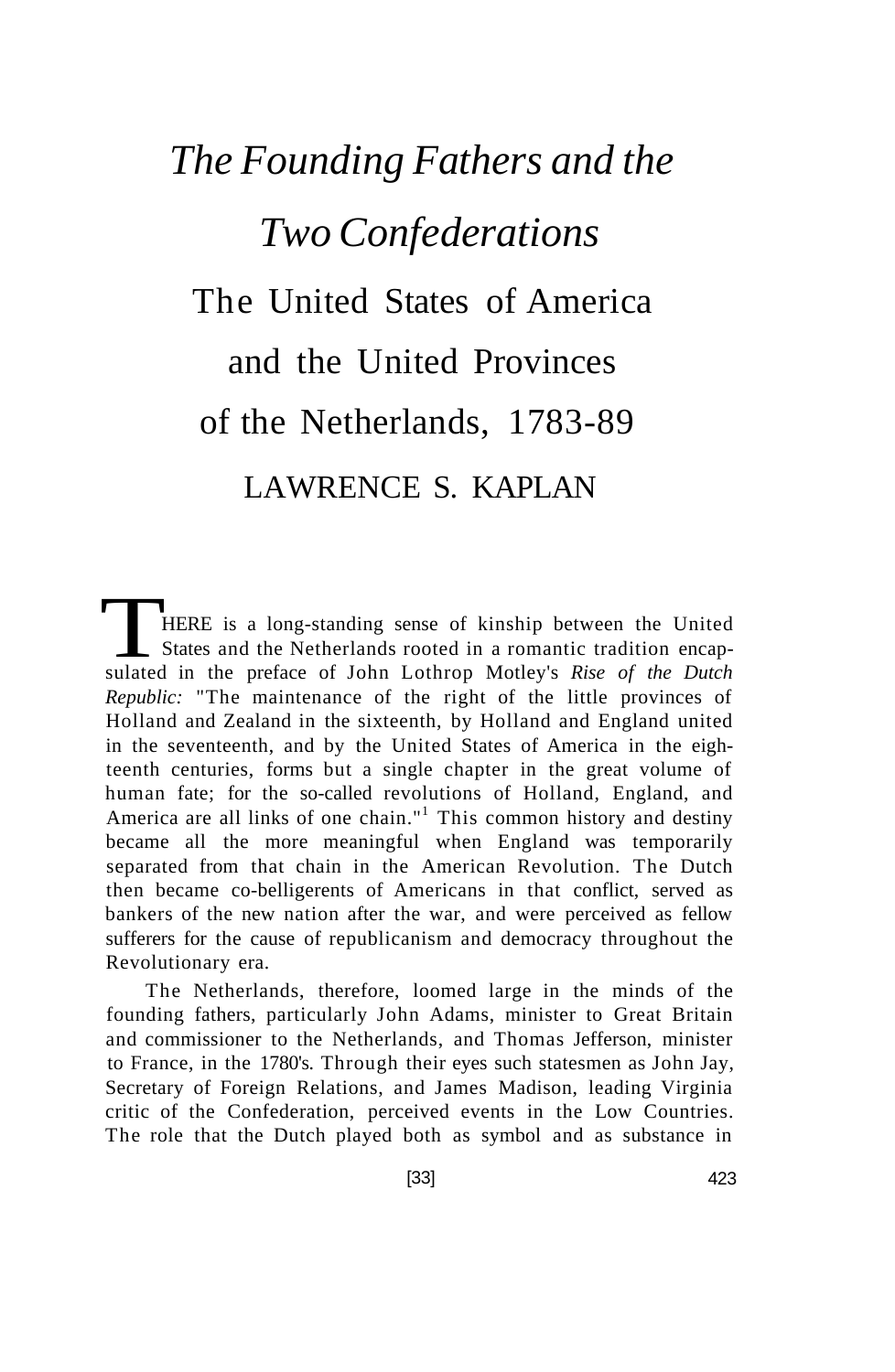the fashioning of the federal union is worth examining for the example their experience with confederation offered to the founding fathers of the struggling transatlantic republic. The bicentennial year of the Netherlands' recognition of the independence of the United States and its signing of a treaty of amity and commerce is an appropriate occasion for a review of their connection.

It is often forgotten that next to France the financial support and fate of the Low Countries preoccupied Adams and Jefferson from their respective perches in London, Paris, and—at one point in 1788 jointly in Amsterdam. They knew better than their colleagues at home the significant position Dutch bankers were occupying in the life of the American Confederation in the 1780's. In Jefferson's case the success of his mission in Paris depended, he believed, upon the ability of the United States to pay interest on its debts to the powerful French patron, and this could be accomplished only through the assistance of Amsterdam bankers. Failure to secure new loans would damage the Republic's credit rating in the world, perhaps irreparably, and could even be a harbinger of the failure of the republican experiment itself. Consequently, they watched with painful fascination the upheaval in the Netherlands, the struggle between the Francophile and Americanophile Patriot Movement against the Anglophile stadtholderate which in so many ways seemed to be a proving ground for republicanism against monarchy in the eyes of friends and enemies of America.

Self-interest mingled with and perhaps predominated over the appreciation of the Dutch legacy to America when John Adams in his memorial to the States General of April 19, 1781, petitioning for their recognition of the United States, pointed out that "if there was ever among nations a natural alliance, one may be formed between two republics." Their origins "are so much alike, that . . . every Dutchman instructed in the subject, must pronounce the American revolution just and necessary, or pass a censure upon the greatest actions of his immortal ancestors."<sup>2</sup> Although the horizons of his expectations from this "natural alliance" may not have stretched beyond beneficial commercial relations with the Dutch West Indies and loans and advances on generous terms in a joint war effort, such practical considerations did npt detract from the importance of the Netherlands to the future of the American republic.

However manipulative Adams' intentions may have been in linking the destiny of the two nations in 1781, guile seemed almost wholly absent a few years later when he sensed the dawning of a new age in the Dutch Patriots' challenge to the House of Orange. In 1786 his language sounded as hyperbolic as Jefferson's was to be over a similar stirring in France: "In no Instance, of ancient or modern history, have the People ever asserted more unequivocally their own inherent and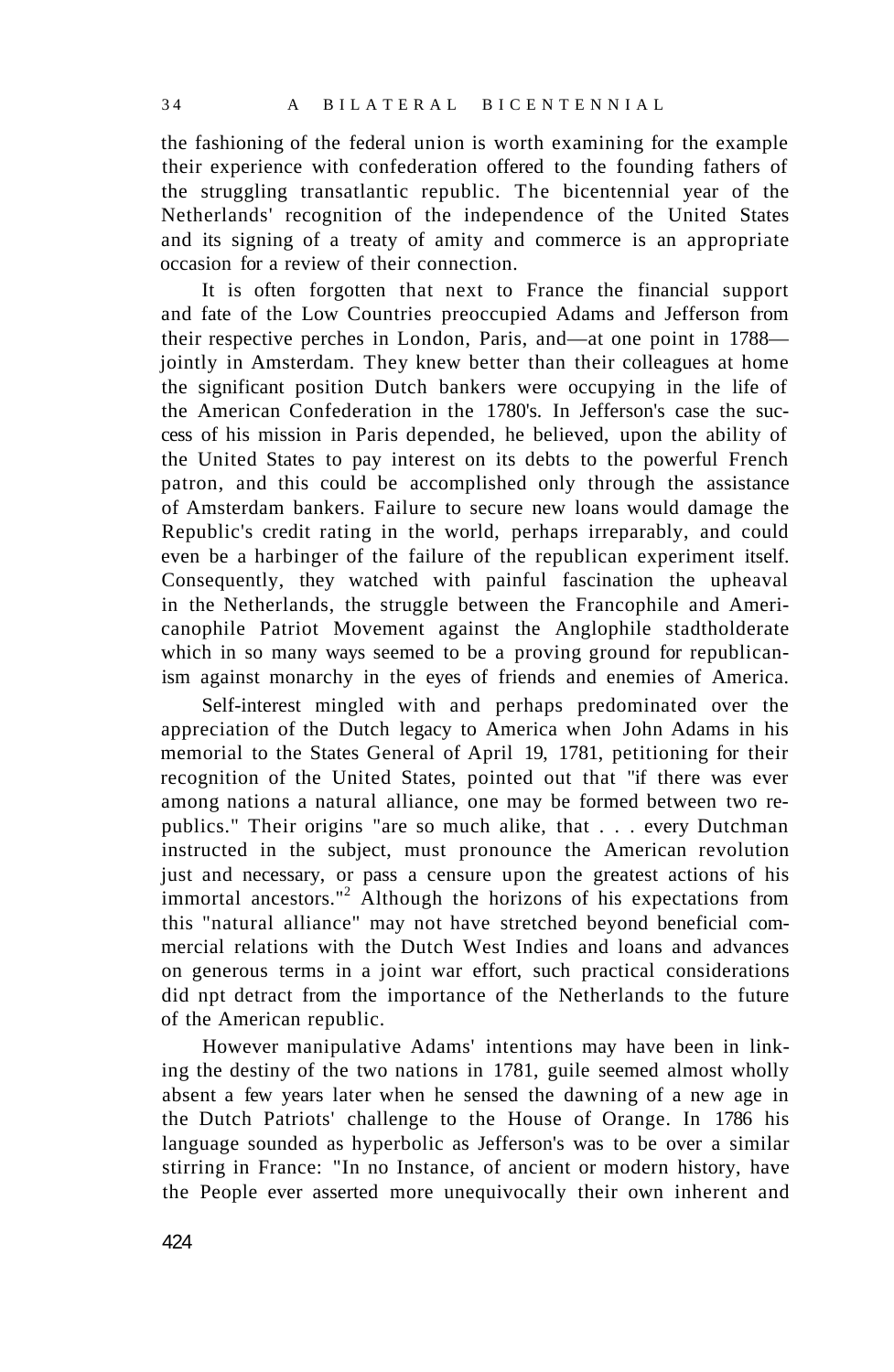unalienable Sovereignty."<sup>3</sup> Just as for Jefferson in Paris at the beginning of the French Revolution, the achievement of the Dutch would reflect America's service to a new and better Old World.

When this brave new world was stifled at birth, Jefferson's and Adams' mourning for the Patriot cause was deeper than it would have been for a business partner or a military ally. Years later in his autobiography Jefferson recalled with bitterness and regret the fall of Holland, "by the treachery of her Chief, from her honorable independence, to become a province of England; and so also her Stadtholder, from the high position of the first citizen of a free Republic to be the servile Viceroy of a foreign Sovereign."<sup>4</sup> Jefferson's sentiments about the fate of his friends victimized in the Netherlands in the 1780's and in France in the 1790's were in character. Jefferson rarely could abandon a friend. These sentiments took on special significance when they appeared in the comments of the harsher John Adams. Repeatedly he expressed his pity by identifying the victory of the Prince of Orange with "rigorous persecutions and cruel punishments of the Patriots in Holland, which are held out in terror."<sup>5</sup> Abigail Adams shared her husband's sorrow. She wrote to their son John Quincy that "history does not furnish a more striking instance of abject submission and depression" than the conquest of the Netherlands "by a few Prussian troops, a nation that formerly withstood the whole power and force of Spain."<sup>6</sup>

Genuine as these moods were, veering from unbridled optimism to the most despairing gloom, they did not characterize the substance of either Jefferson's or Adams' concerns about Holland during their ministries in Europe in the 1780's. Understandably, the dominant theme and most insistent subject of Communications across the Atlantic was the state of America's debt to Dutch bankers and the continuing need to float loans in order to sustain the shaky fiscal structure of the Confederation. Given the critical nature of the problem, the attention of diplomats abroad had to center on coping with its implications. Adams had labored under enormous handicaps to initiate loans in the first place, in the face of the unwillingness of the Orangists to embarrass the British by supporting rebellious colonists as well as of cautious bankers concerned about the safety of their investments. Not until the States General had recognized the United States in 1782 were American sympathizers—and France's friends—in the financial community of Amsterdam able to respond to Adams' importunities. America's chief banker was the van Staphorst family, who also served as the agent of Versailles. Of the 10 million dollars in foreign debt, by 1788 almost half was owed to Dutch creditors.<sup>7</sup> In short, the credit of the United States abroad rested as much in Dutch hands as in those of America's original benefactors, France. The difficulties of a con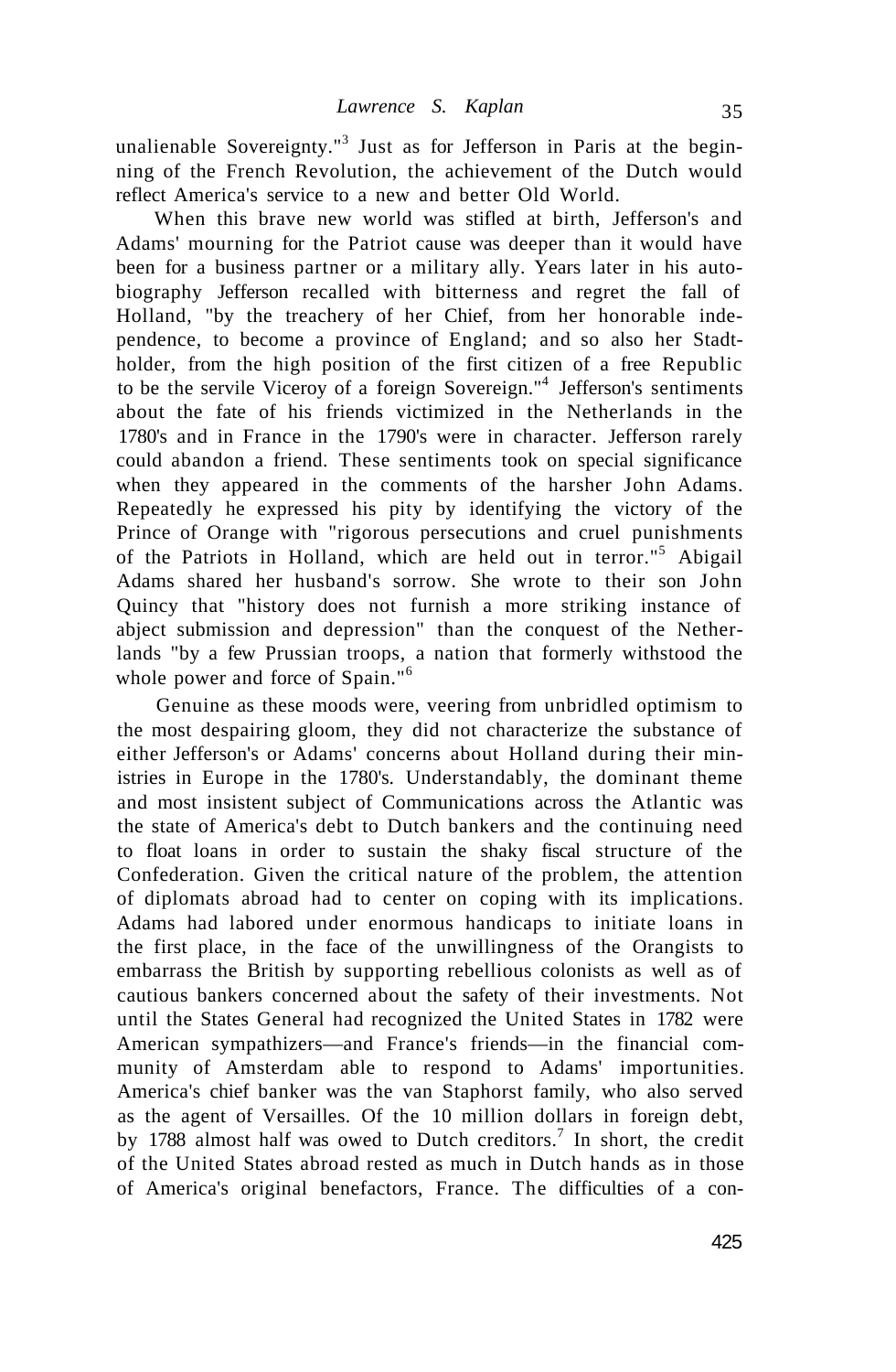federal government in New York unable to collect sufficient revenues to pay even the interest on its debts plagued its diplomats abroad throughout the life of the Articles of Confederation.

In this context philosophical speculation about the virtues of Dutch republicanism, or even gratitude for past favors, had to yield to the bleak reality of recommending that Dutch financiers be encouraged to purchase American debts to France on the assumption that defaulting to France would be more dangerous to America than defaulting to private bankers in Amsterdam. As Jefferson put it in 1786, "If there be a danger that our payments may not be punctual, it might be better that the discontents which would thence arise should be transferred from a court of whose good will we have so much need to the breasts of a private company."<sup>8</sup> At the same time Jefferson and Adams were uncomfortable in their knowledge that Dutch speculators had exploitive interests in the American economy. If they were able to buy up the domestic debt as well, they could control the direction of America's economic future. Congress, concerned about the risk of American credit in Holland, turned down the plan.<sup>9</sup>

The problem of excessive dependence was illustrated by the sluggishness of Dutch bankers in floating a new loan in 1786 and 1787 at a time when the Congress of the Confederation could not pay interest on earlier loans. Jefferson was left with the burden of finding ways of meeting unfulfilled payments to French veteran officers of the Revolution as well as the expenses of his own establishment in Paris. The solution suggested in Amsterdam was to seek payment of a year's interest on certificates of the American domestic debt held by Dutch speculations as a precondition for the completion of the current foreign loan.<sup>10</sup> These issues provoked a crisis in 1787 for the two American diplomats, and particularly for Jefferson, who felt intimidated by the intricacies of money questions and who was discomfited further by the prospect of Adams leaving him alone with them by returning to Massachusetts in the midst of the crisis. It appeared that the friends of America in Amsterdam—the Willink brothers and the van Staphorst brothers—had maneuvered the diplomats into a corner.

Adams did leave Europe in April 1788 but not before meeting his distraught colleague Jefferson in March at The Hague (where Adams intended to pay a farewell courtesy visit as American commissioner to the Netherlands) and at Amsterdam. There they managed to win a reprieve of three years for the United States in the form of a new loan to meet pressing obligations in Europe. Despite anger on Adams' part and anguish on Jefferson's there was little doubt about the outcome. The Amsterdam bankers had too much at stake to permit the destruction of American credit, as Adams recognized. Moreover, they were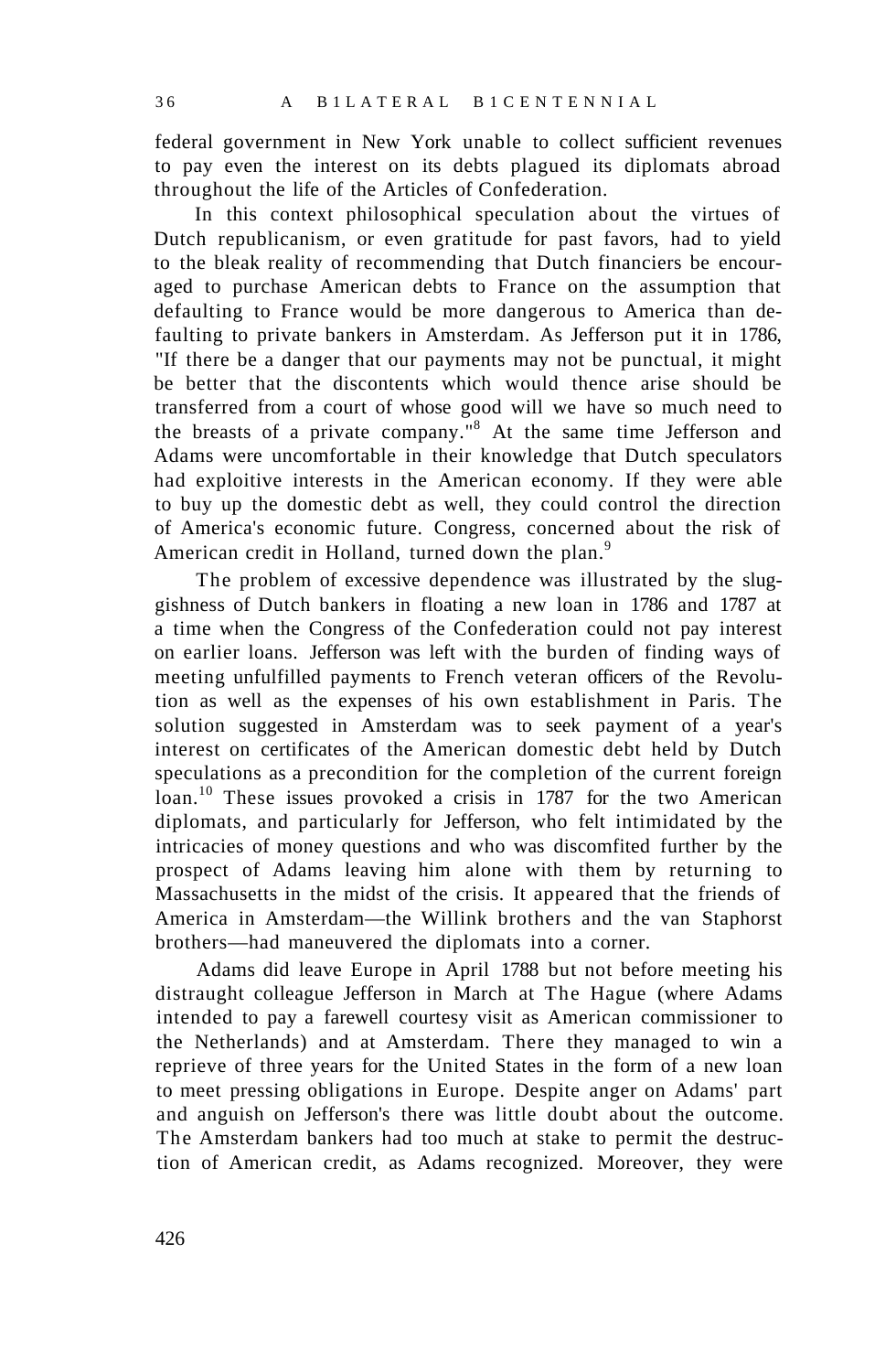well aware that a new government then coming into being in America would repay their investment at full value.

There was a happy ending to the problem of American credit in Holland, and certainly a satisfactory arrangement for those financiers who anticipated the redemption of debts by the new federal government. But they were not achieved before Jefferson, the first Secretary of State in the new government, became thoroughly troubled and not a little confused by financial machinations, American as well as Dutch, he witnessed around him. In New York in 1790 he claimed that he always had been of the opinion that "the purchase of our debt to France by private speculations would have been an operation extremely injurious to our credit; and that the consequence foreseen by our bankers, that the purchasers would have been obliged, in order to make good their payments, to deluge the market of Amsterdam with American paper and to sell it at any price, was a probable one."<sup>11</sup> The Secretary of State obviously had changed his mind since 1786, when he thought that such an arrangement was worth making. His education in the mysteries of high finance yielded some cynical insights by 1789. He reported to Jay that bankers would be able to borrow to fill subscriptions just enough to pay interest, "just that and no more or so much more as may pay our salaries and keep us quiet. .. . I think it possible they may chuse to support our credit to a certain point and let it go no further but at their will; to keep it so poised as that it may be at their mercy."<sup>12</sup> Small wonder that Jefferson had an animus against speculators and feared their influence on the economy. It is in this context that he cried out his belief that "the maxim of buying nothing without money in our pocket to pay for it, would make our country one of the happiest on earth."<sup>13</sup>

It was in keeping with his personality that Jefferson's difficulties would be articulated more in generalizations over the evils of speculation than in ad hominem diatribes against the Dutch as speculators. With a more lively paranoiac streak to push him, Adams would spell out what Jefferson would only touch lightly. To Adams the troubles over loans were "a mere pretence, and indeed the whole appears to be a concerted Fiction." He wanted to alert Jefferson against "the immeasurable avarice of Amsterdam."<sup>14</sup> Dutch behavior, he claimed, was a product of a national character; they were "a Nation of Idolators at the Shrine of Mammon," he had exclaimed in 1780 when he encountered resistance to his efforts to win Dutch recognition during the war.<sup>15</sup> These slurs were delivered in moments of frustration, but they suggest an unflattering national stereotype functioning in the American psyche. The stereotype appeared more benevolently in Benjamin Franklin's discussion about the facts behind paper money in 1767 when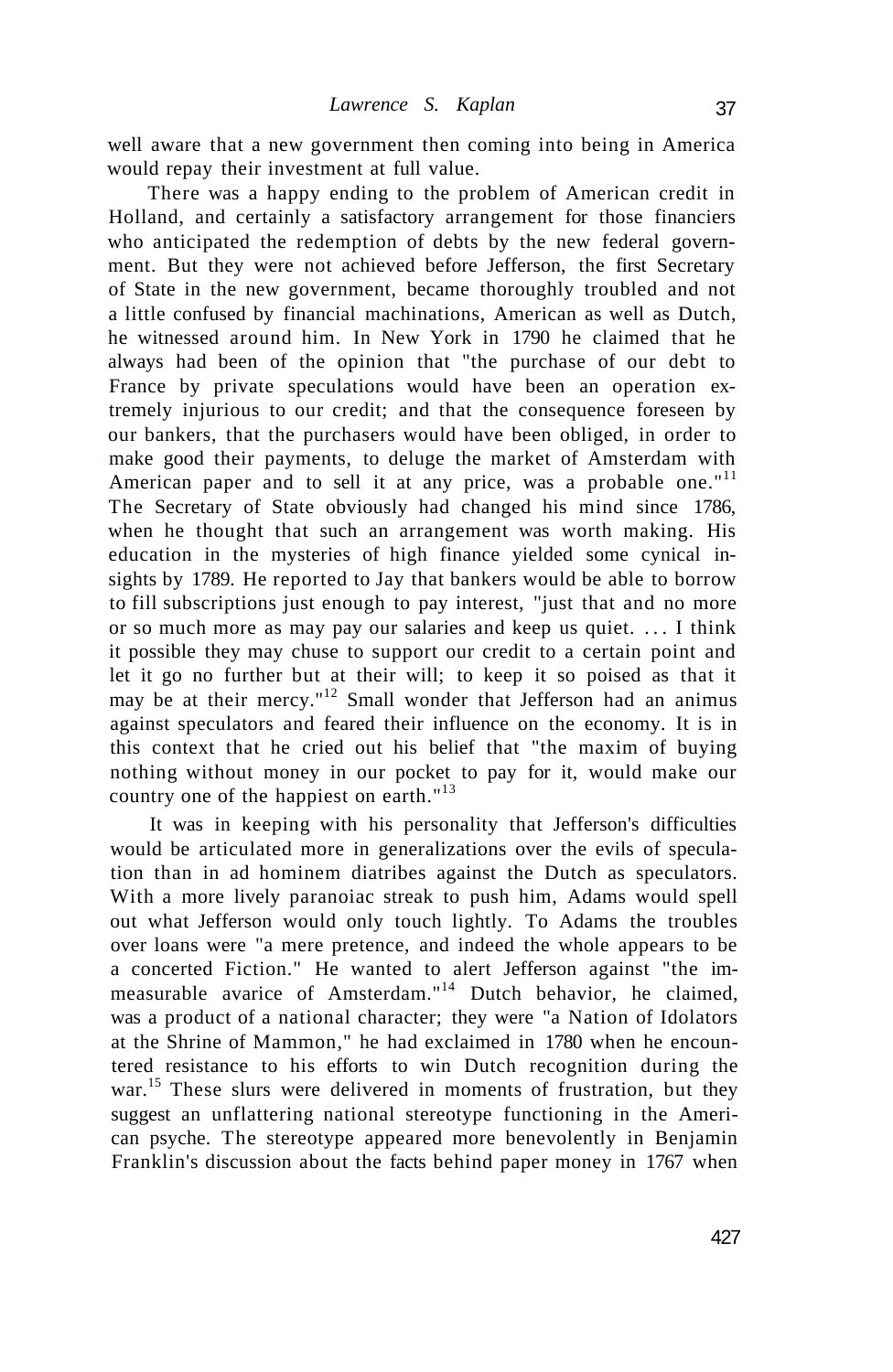he admonished innocent Americans to observe that "Holland, which understands the Value of Cash as well as any People in the World, would never part with Gold and Silver for Credit."<sup>16</sup> It was a short step from this pejorative appreciation to Franklin's assertion in 1781 that "Holland is no longer a *Nation* but a great *Shop;* and I begin to think it has no other Principle or Sentiments but those of a Shopkeeper." $17$ 

How much of this sentiment represented the essence of American feelings about the Dutch? How much did it reflect the mood of a crisis, the normal reaction of an impotent debtor to an apparently powerful manipulative creditor? There is no simple answer to these questions. It is worth noting, though, Adams' point that as heartless men of commerce they were even "worse than the English."<sup>18</sup> But the English after all presented more than a legacy of Mammon to Americans. So did the Dutch. In a quiet moment in 1783 Adams confessed that his vexations over loans were as much the product of "clashing interests—English, French, Stadholderian, Republican, and American"  $\text{---}$ as anything else.<sup>19</sup> And while merchants, bankers, and speculators sought their own advantages from the parlous condition of American finances, the dramatis personae contained Americans as well as Netherlanders. More significantly, there was none of the ideological malice and threat from the major Amsterdam creditors which would have been found among the British or the Orangists.

Similar ambivalent feelings may be found in American views of commercial relations with the United Provinces. Holland's role in the American Revolution as carriers of war supplies and as co-belligerents against Great Britain initially offered ground for optimism over the future of Dutch-American commercial ties. Jefferson had been excited over the prospects since 1776. And as he negotiated for a commercial treaty in The Hague, Adams seemed to share this optimism. He convinced himself at least that Pieter Johan Van Berckel, en route to the United States as first minister of the United Provinces, had concurred in his generalization that those West Indian islands would flourish most "which had the freest intercourse with us, and that this intercourse would be a natural means of attracting the American commerce to the metropolis."<sup>20</sup> Recognizing the inability of France to be flexible in its navigation laws, Adams believed that "we must make the most we can of the Dutch friendship, for luckily the merchants and regency of Amsterdam had too much wit to exclude us from their islands by treaty."<sup>21</sup>

Reality soon intruded to return Adams and his colleagues to their more normal skepticism. The Netherlands, it was obvious, was not different from any other European nation. If the most-favored-nation clause in the commercial treaty of 1782 had any meaning it was only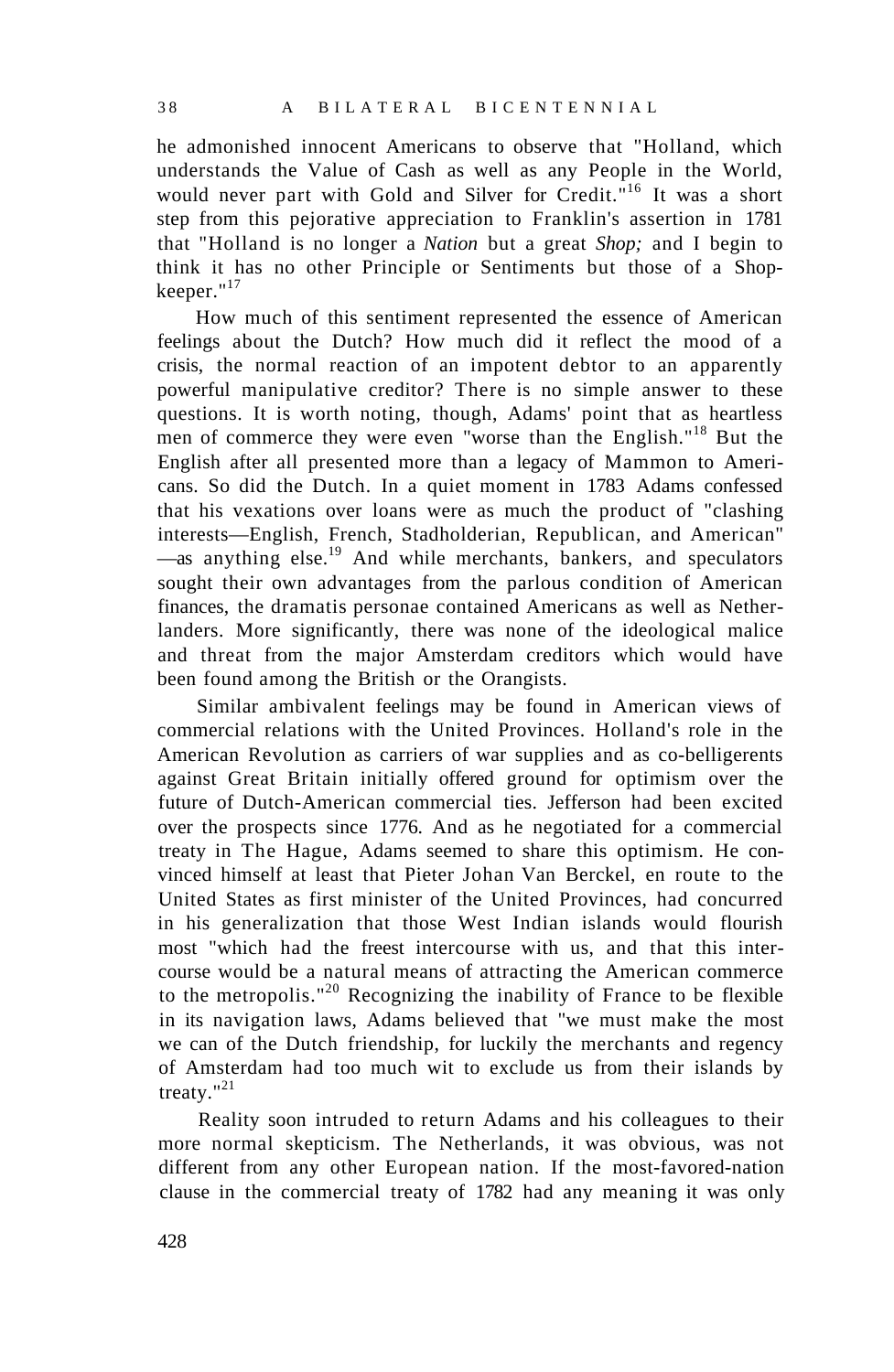in the symbolic value granted by the fact of an agreement itself, not by a Dutch departure from the restrictive economic system of Europe.<sup>22</sup> Madison was convinced that the British example would dominate Europe. Given the weakness of Congress's power to regulate commerce under the Confederation, France and the Netherlands would do as the British had done: play off one state against another, thereby encouraging disunion as they freely discriminated against American shipping.<sup>23</sup> On occasion the Dutch even appeared more obdurate than their European rivals. Hamilton indulged in the conventional stereotype when he observed that the Netherlands' "pre-eminence in the knowledge of trade" has led them to adopt commercial regulations "more rigid and numerous, than those of any other country; and it is by a judicious and unremitted vigilance of government, that they have been able to extend their traffic to a degree so much beyond their natural and comparitive [sic] advantages."<sup>24</sup> Jefferson seemed to agree with this judgment when he noted gloomily that "Holland is so immovable in her system of colony administration, that as propositions to her on that subject would be desperate, they had better not be made."<sup>25</sup> John Jay added that the Dutch fear of competition made it "look as if the Dutch regret our having found the Way to China, and that will doubtless be more or less the Case with every Nation with whose Commercial Views we may interfere."<sup>26</sup>

But these comments were hardly final judgments of American policy makers during the Confederation about the role of the Netherlands in America's future commercial relations. They were manifestations of unhappiness over the weakness of both the American confederation and its potential European partners which permitted Britain to exploit American trade without fear of retribution. To the end of this period Jefferson still nursed hopes that France or Holland would eventually replace Britain as America's chief trading partner, if only out of their self-interest. Hence, he deplored the actions of individual states in violating treaty agreements with the continental nations and deplored the provisions in the Articles of Confederation that permitted states to pass their own navigation  $\arctan x^{27}$  they would provide excuses for Europeans to continue in their old ways. He continued to assume that British excesses and arrogance in its control of the American market would stimulate the Dutch or French to liberalize their trade policies with the United States. Although hoped-for lower freight rates and reduced tariffs from their European allies never materialized, the Americans persisted if only because increasing British hostility fostered the illusion of impending change. $28$ 

Unwilling or unable as it was to respond to American pleas, the United Provinces shared a community of economic interest with the United States, which was visible to Louis-Guillaume Otto, the astute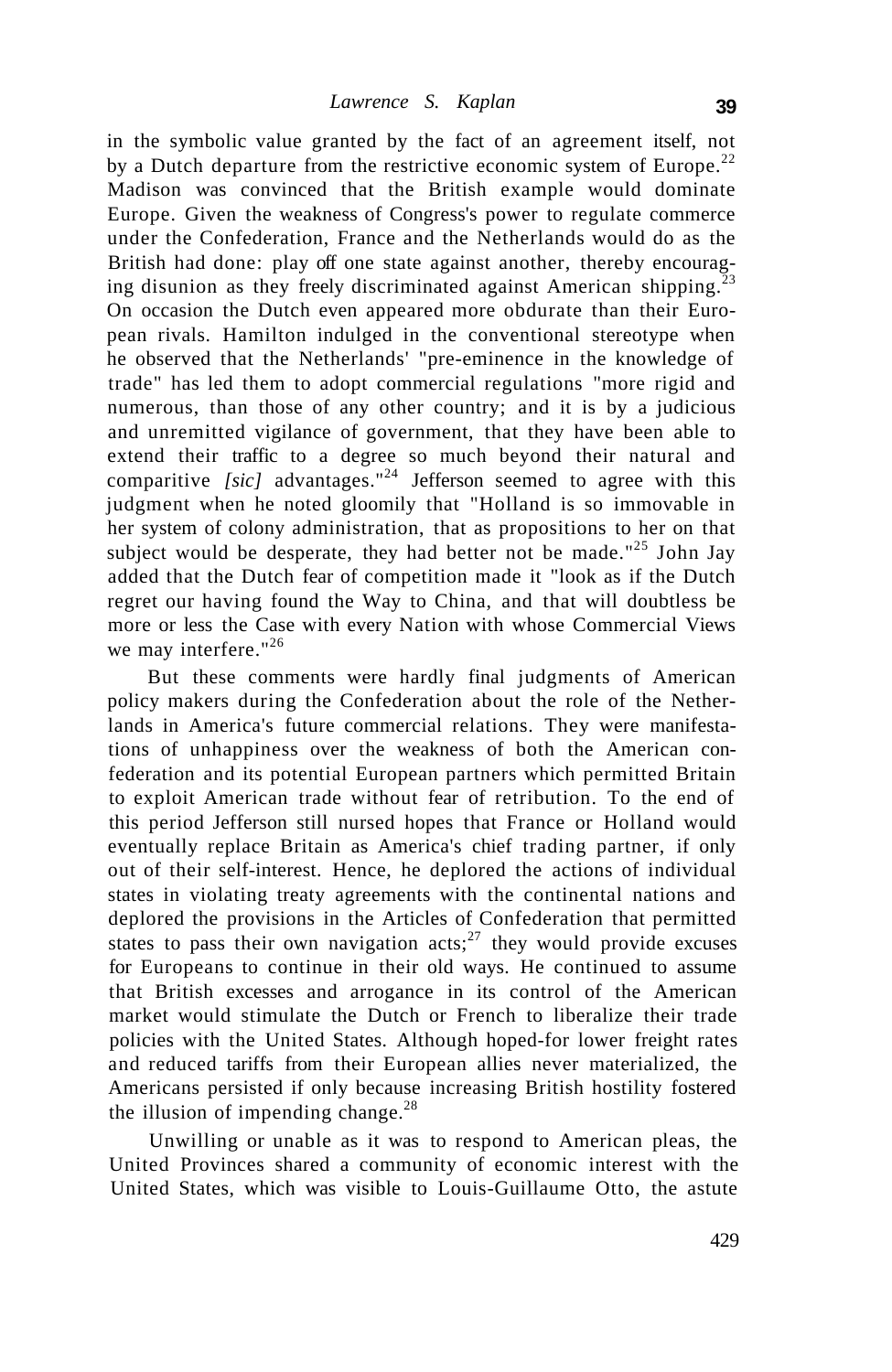

Kerfte Gehoorgeeving aan den Afgezant van BERCKEL in America.

The reception of the first Dutch envoy by the Congress of the United States at Princeton, M. J.; engraving by Reinier Vinkeles.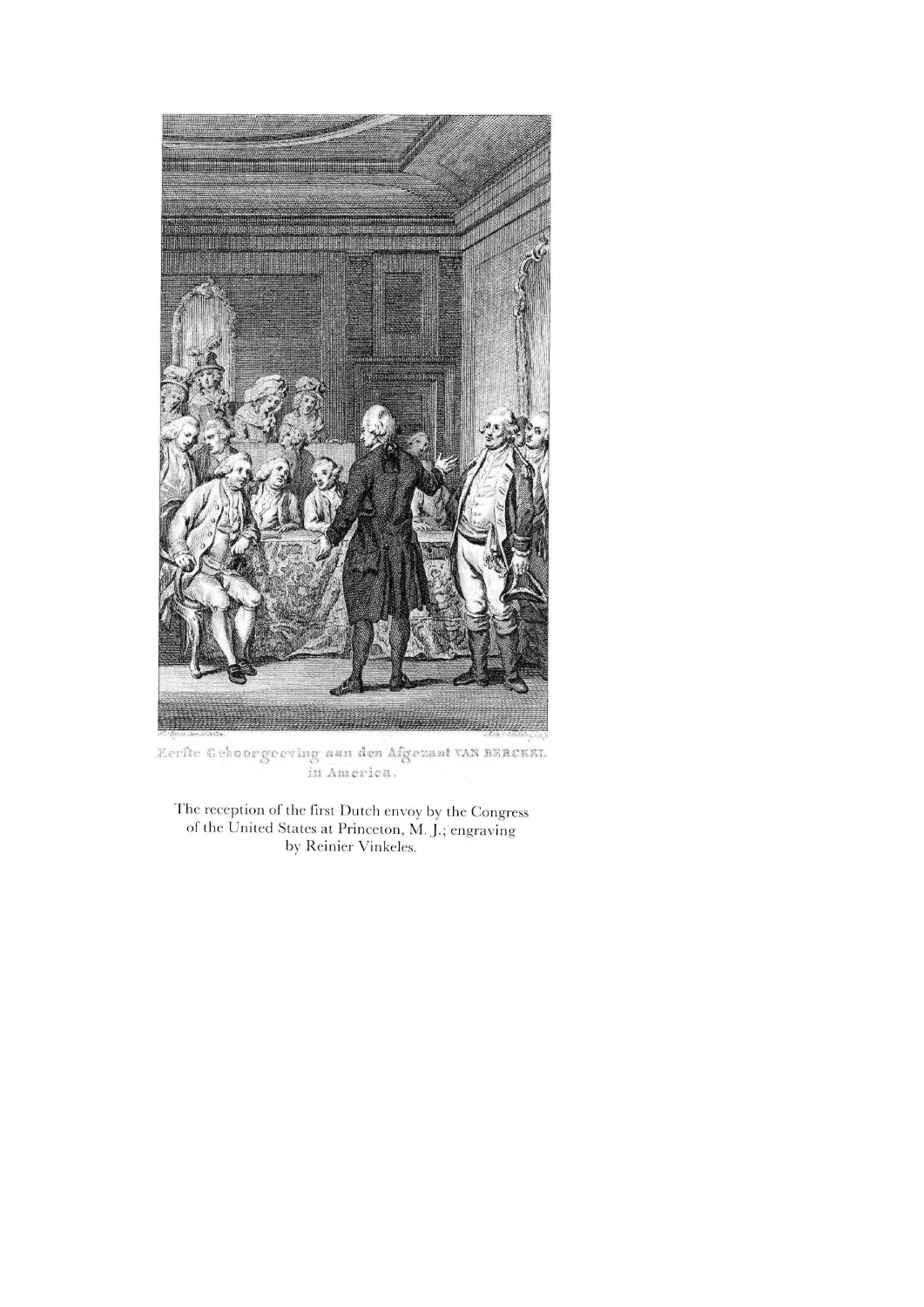secretary to the French minister to the United States from 1779 to 1784. "The Americans' connections with the United Provinces," he wrote, "will remain all the more firm, as they are based on a large conformity of political principles, on an equally strong passion for commerce without a great deal of rivalry, on a similarity of mores and customs, and perhaps also an equally strong hatred for England."<sup>29</sup> Otto envisaged a role for his nation in its benevolent interest in exploiting Dutch and American Anglophobia to link the two republics each to the other and both to France.

The French diplomat was correct in identifying continüing American antipathy toward the former mother country. He failed, however, to anticipate the inability of France to play its part as defender as well as exploiter of the two smaller countries. In 1785, when Otto was writing his memoir, France appeared to waver in its support of the Francophile Dutch Patriots as the Austrians threatened war with Holland over the firing on an imperial ship on the Scheldt. At that time a coalition between France and Prussia on behalf of the Dutch was in the making against Austria and Russia, with England as a neutral in this conflict. Unsuccessful French mediation left the Netherlands with a war penalty of 10 million florins. Two ycars later the partners in the diplomatic minuet shifted. Austria would play a small role in concert with France against a more powerful British-Prussian combination which was far more serious both to the Dutch and to the Americans.

In 1787 Prussia invaded Holland to avenge an insult to the Princess of Orange, the King's sister, by the Francophile Patriots. The Patriot party, a combination of aristocrats and democrats, intellectuals and businessmen, looked to America for inspiration and to France for sustenance. Once again France failed its Dutch friends; the French, intimidated by British influence with the Stadtholder and by the ineptness of the Patriot defense, repudiated their alliance. The aristocratic elements among the Patriots then deserted to the Orangists, and the pro-American republicans were sentenced to defeat and exile.

The impact of this event upon Jefferson and Adams was traumatic. It underscored the growing concern about the interference of the major powers in Dutch afïairs which was the subject of so much of Jefferson's correspondence to America from 1785 to 1788. If the Netherlands' plight moved them it was not only because the victims were identified as friends of America and the oppressors as supporters of the Anglophile Stadtholder; it was also because the troubles of the Dutch confederation could become the troubles of the American confederation; civil war invited foreign intervention.

Jefferson initially displayed considerable sangfroid when the crises began in 1785. He regarded the kindling of the "lamp of war" in the Low Countries as a species of European power politics which would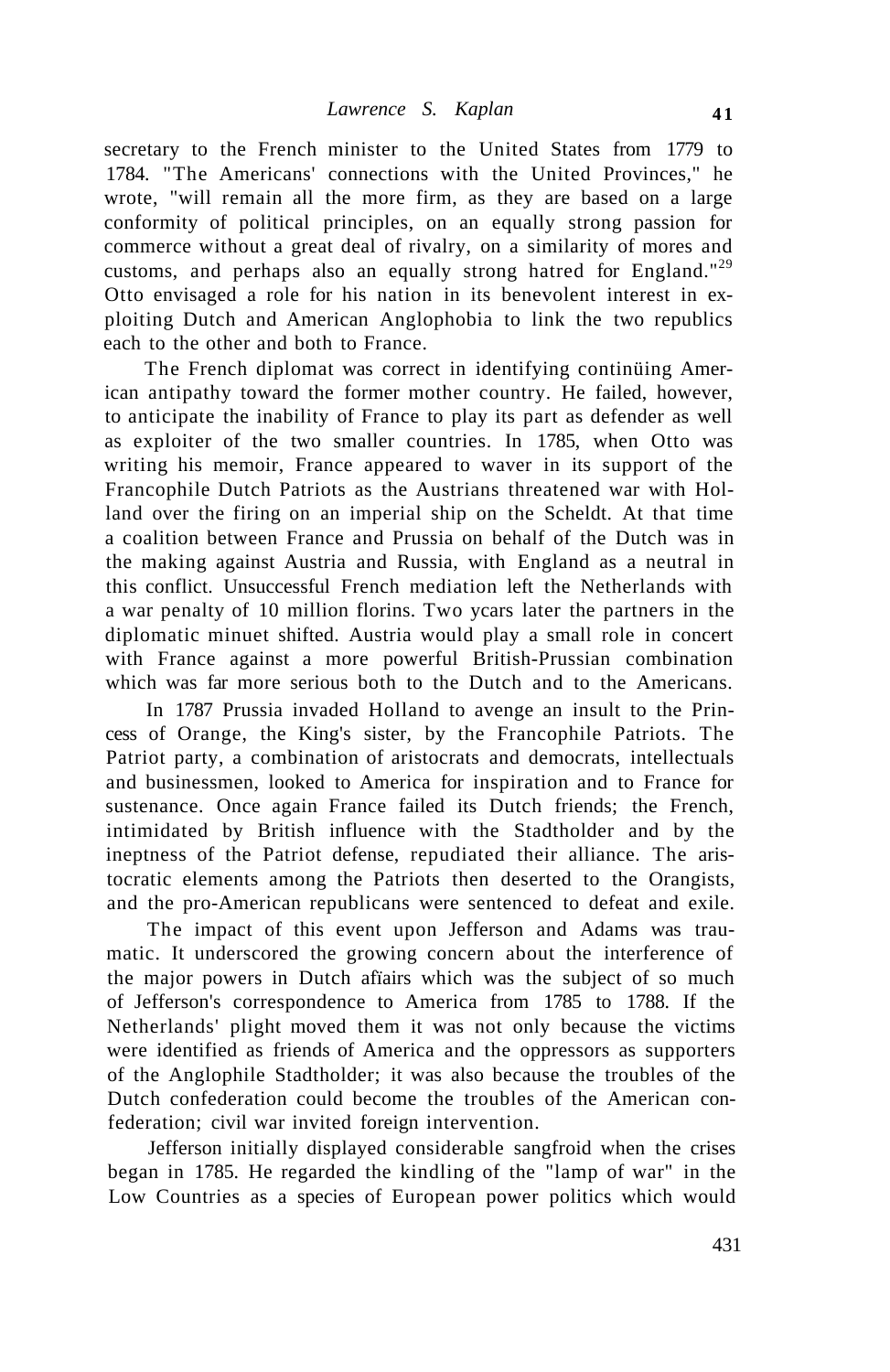be worrisome to Americans only because peace terms with England had not been fully executed. "That done," he felt, "their wars would do us little harm."<sup>30</sup> Even the Prussian occupation of Holland on behalf of the Stadtholder did not fully jar him; he recognized as much as any diplomat the distressing state of France's finances, and understood intellectually their reasons for conciliation.<sup>31</sup> As late as October 1787, af ter the Stadtholder had been reinstated and Britain was obviously triumphant, he still would write that it was "possible, and rather probable," that France would eventually go to war to restore the Patriots to power and humble England once again.<sup>32</sup>

But this was the last shred of wishful thinking. He was no longer above the scène in the summer of 1787 as he reflected on Holland's fate—"a British navy and Prussian army hanging over Holland on one side, a French navy and army hanging over it on the other."<sup>33</sup> No longer did he look upon a foreign war as outside America's concern. He recognized in the summer of 1787 that any war threatening to damage the position of the French ally would endanger the United States.<sup>34</sup> And when France formally announced to the British its intention not to fullfill its obligations to its Dutch ally, Jefferson's panic was complete. He was moved to note an "important lesson, that no circumstances of morality, honour, interest, or engagement are sufficient to authorize a secure reliance on any nation, at all times, and in all positions. A moment of difficulty, or a moment of error may render for ever useless the most friendly dispositions in the king, in the major part of his ministers, and in the whole of his nation." $35$ 

The experience of the Netherlands was a powerful argument to American witnesses of the evils of the balance of power and the inadequacies of alliances with great powers. Europe is a dangerous place, and its history a warning to America. While there may be temporary advantages in joining one side or another, or occasionally imperative reasons for it, it is always perilous and never to be sought af ter by the smaller power. "Wretched indeed is the nation in whose affairs foreign powers are once permitted to intermeddle!" Jefferson exclaimed in 1787.<sup>36</sup> Holland was that wretched nation, a "frog between the legs of two fighting bulls," as Adams saw it.<sup>37</sup> And but for the grace of God and the width of the Atlantic Ocean the fate of Holland could be America's as well.

Yet with all the empathy felt for the failed Patriots by Adams and Jefferson there was concomitantly a smugness, a sense of superiority that derived from the Dutch status as Europeans. If they failed, part of that failure was their own doing. Americans at home shared this conceit. The source of many of their impressions of the United Provinces in the 1780's were two diverse personalities: Charles W. F. Dumas, a diplomatic agent for both the French and the Americans and a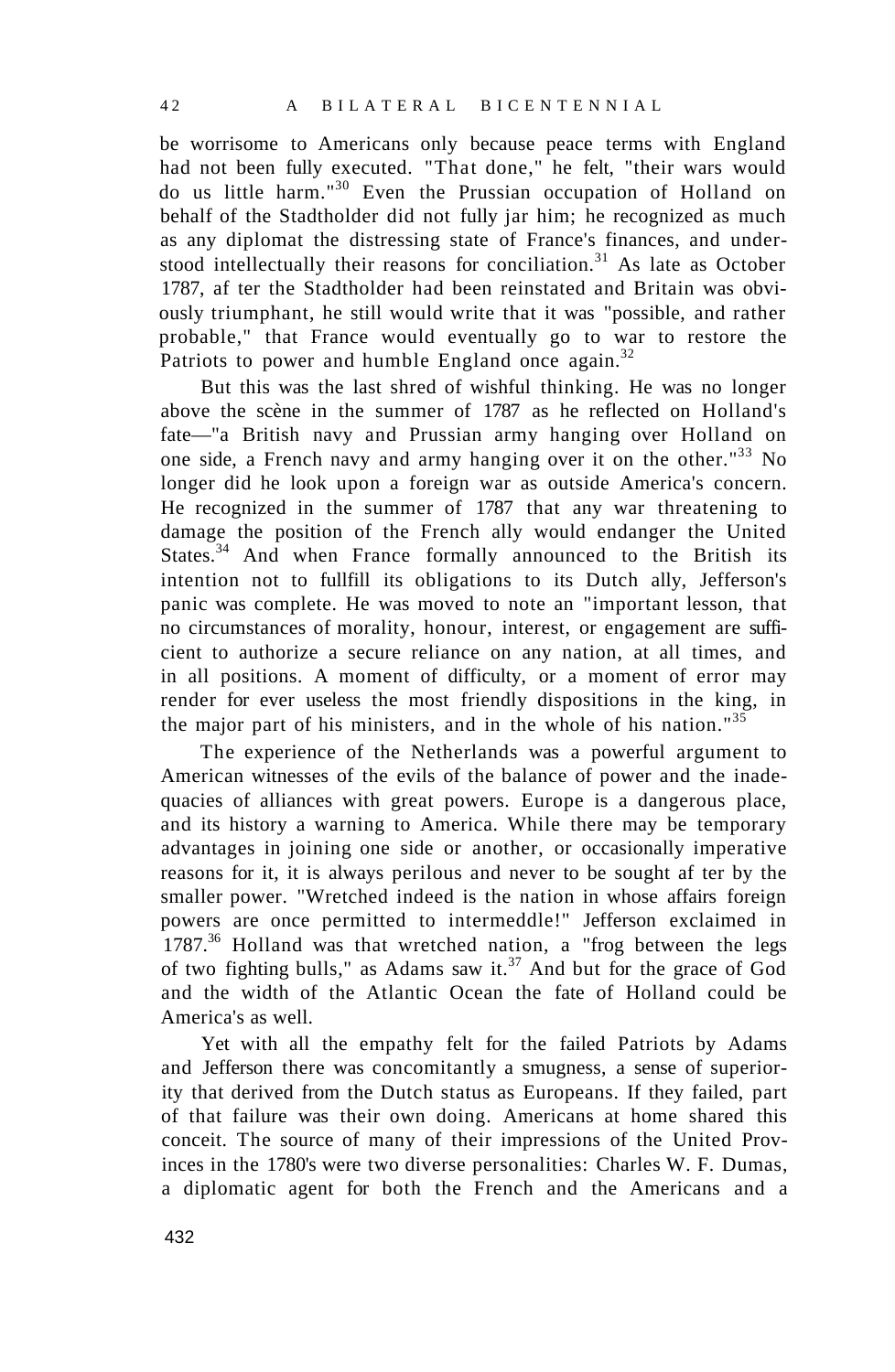devoted client of the Patriot cause; and Gijsbert Karel van Hogendorp, a nephew of Minister van Berckel and advocate of the Stadtholder's position. Although the former was closer to Jefferson and Adams personally and professionally, the youthful van Hogendorp presented sufficient counterbalance to Dumas to stimulate American doubts about the anti-Orange forces.<sup>38</sup> There was division among the Patriots between aristocratic regents who wished only to reduce prerogatives of the House of Orange and the more democratic elements who wished to render magistrates more responsive to the popular will and to emulate the activities of the American Revolution, and this was well known to American observers. It was the ineptitude of the latter and the fickleness of the former that colored their judgments. Adams characterized the friends of America as "unskillful and unsuccessful asserters of a free government" who knew too little about history and less about government. "They have, therefore," mourned Adams, "been the dupes of foreign politics and their own indigested system."<sup>39</sup>

If it was not a case of "plague on both your houses," at least there was a distancing of Americans from even the best-intentioned of the Dutch allies. Distinctions between Orange and Patriot were blurred, for if their old friends the Patriots were to be pitied, "so are their deluded Persecutors."<sup>40</sup> Weighing van Hogendorp against Dumas, Jefferson claimed to be "disposed to wish well to either party only as I can see in their measures a tendency to bring on an amelioration of the condition of the people, an increase in the mass of happiness. $141$ 

These caveats, however, did not exclude the possibility of reclaiming and rehabilitating the "poor Patriots of Holland," as Washington called them.<sup>42</sup> It was just that their rescue would have to be accomplished by removing them to America and to freedom.<sup>43</sup>

Despite the Olympian tone adopted by the American diplomats, the fate of the United States in 1787 was hardly as secure as their language made it seem. Was the American confederation in better shape than the Dutch? Would the new constitution just then being framed be the solution for the Hls which beset the Congress of the Confederation? The statesmen on both sides of the Atlantic could not be certain of the outcome. While the United Provinces was an example to them as they went about creating a federal union, the example was susceptible to differing interpretations.

The initial lesson for Jefferson was the threat to liberty inherent in the elevation of a monarchical prince which made even a weak and divided federation a happier arrangement. The Prince of Orange was "a half king, who would be a whole one," as he wrote Abigail Adams, a villain in the sense that George III was to the American colonies.<sup>44</sup> Employing a bestiary image he was to use frequently in the future, he warned against hereditary magistrates and wished "to besiege the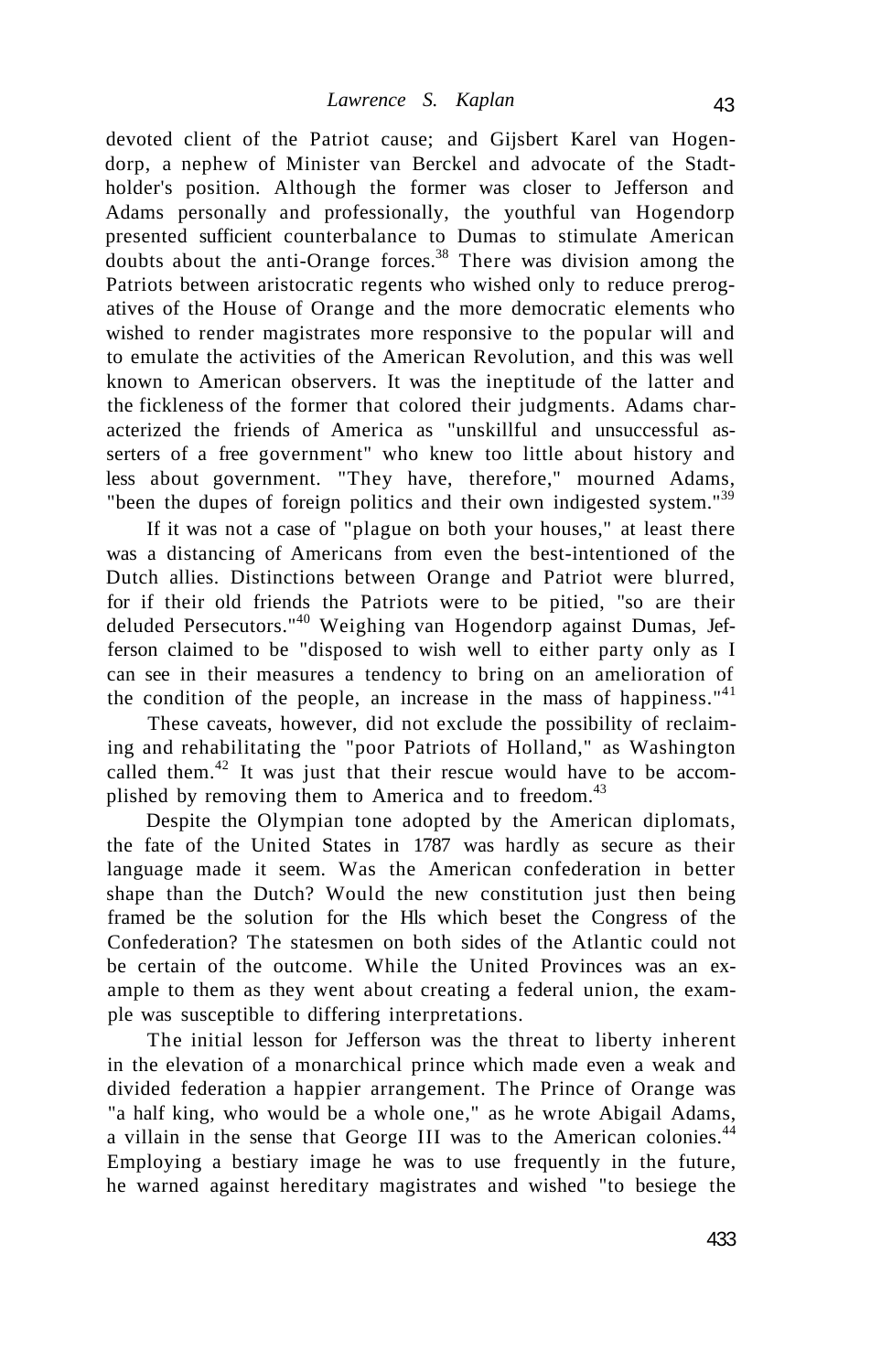throne of heaven with eternal prayers to extirpate from creation this class of human lions, tygers, and mammouts called kings."<sup>45</sup> Benjamin Franklin shared Jefferson's fears, from his base as delegate to the Constitutional Convention in Philadelphia. To him "a single head," the projected federal President, may be sick or malevolent, or responsible for the destruction of a country, as in the case of Holland under the Stadtholder, the "Source of all the present Disorders in Holland." If the United States did need a strong executive, he should be, as the Stadtholder was not, subject to impeachment.<sup>46</sup> Jefferson's concern about the conditions for an American presidency was even stronger; he worried over the length of the executive's term and the danger of indefinite tenure. The behavior of the Stadtholder "would have sufficed to set me against a Chief magistrate eligible for a long duration, if I had ever been disposed towards one." $47$ 

Advocates of the Constitution conceded that the stadtholderate contained monarchical qualities but either dismissed them as inapplicable to the American executive on the grounds that the president was to be elected periodically or converted the model into an argument against confederation. Madison made a point in the Virginia convention of locating the evils of the Stadtholder in the structure of the Dutch confederation itself. Given its inherent weaknesses, he claimed that the Prince at least served to keep the faltering nation togther.<sup>48</sup> In New York, Alexander Hamilton went further in ascribing merit to the Stadtholder; only he was in a position to give "energy to the operations of this government which is not to be found in ours."<sup>49</sup> So, unhappy as the experience of the Dutch may have been, at least its system contained a leader with authority lacking in any officer of the American confederation. The Constitution, according to this line of reasoning, would grant the new President those powers which had made the Stadtholder effective while withholding those which could make him a tyrant. Even Jefferson and Franklin ultimately accepted this judgment.

Consistency was not a dominant element in the roles which the United Provinces played for America at the time of its Constitutional Convention and the ensuing debates in state ratifying conventions. It served as a useful metaphor, mentioned, in fact, no fewer than thirtyseven times in 1787 and 1788, to be summoned, as were the Amphictyonic Council and the Germanic confederation, to serve debaters' points.<sup>50</sup> Whether the elaborate re-creation of Dutch history, as presented by both sides at the conventions, was accurate was immaterial. What counted was the usefulness of Dutch history—real, imagined, or just misinformed—as grist for argumentation. Nor did it matter if the precedent reflected favorably or unfavorably upon the Netherlands. At one time, Madison noted Holland's failure to make constitutional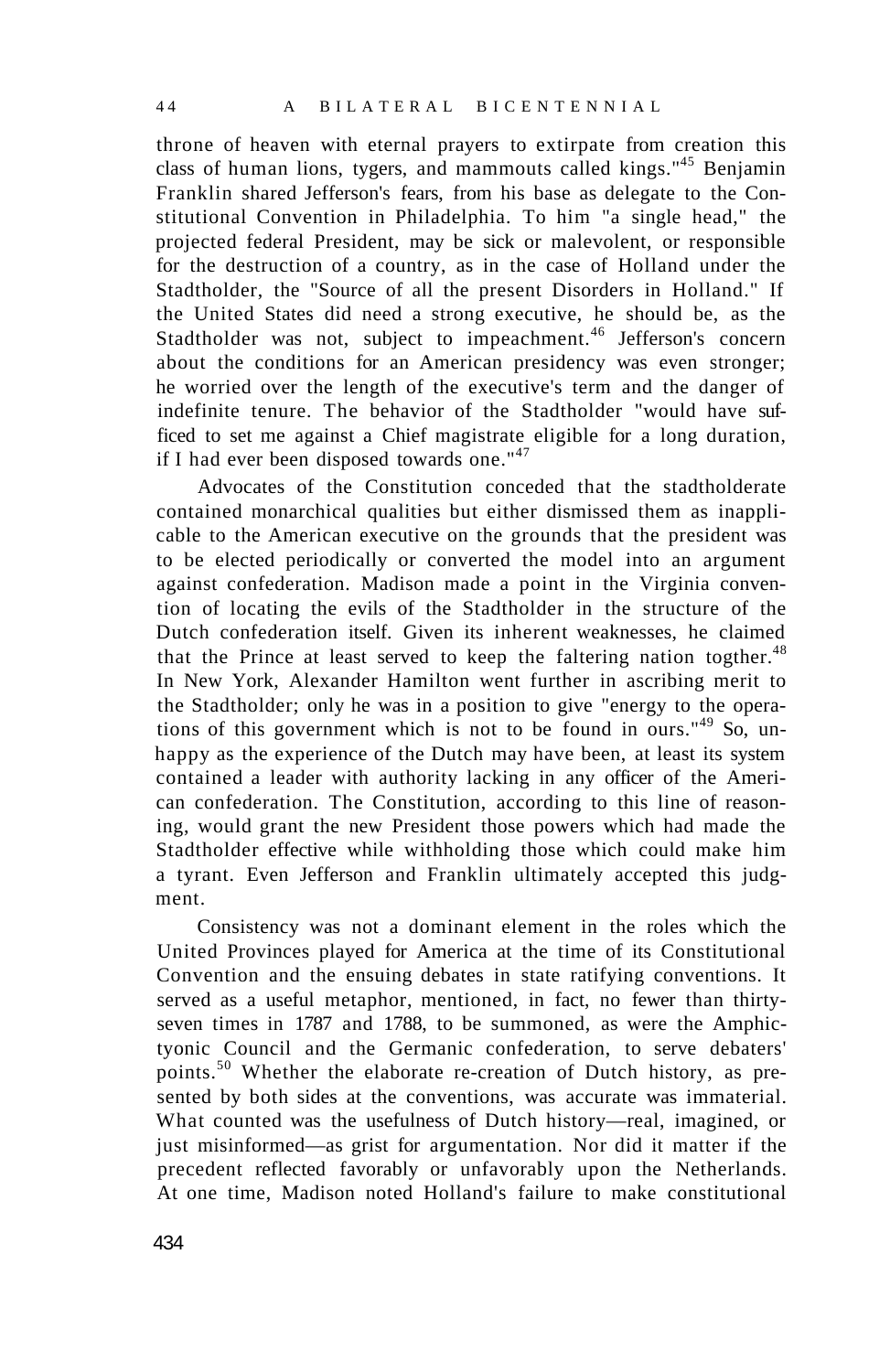changes after four attempts; at another, its success in getting its way with the other provinces through the corrupt influence of its wealth. In the former instance, Holland was the victim of the principle of unanimity; in the latter, the bully of the smaller members of the confederation.<sup>51</sup>

In the end the Dutch proved to be a more serviceable foil for the Federalists than for the anti-Federalists. Not that the enemies of the Constitution did not try to build up a Netherlands in their own image. One method, employed by William Grayson in the Virginia convention debates, was to claim that Dutch problems were not the consequence of misgovernment: "Holland, we are informed, is not happy, because she has not a constitution like this. This is but an unsupported assertion." Moreover, the Dutch had "a fellow-feeling" toward Americans, according to the Virginian, and were willing to continue to loan money to the United States because "they were in the same situation with ourselves." As proof he suggested that their willingness to allow American debts to pile up stemmed from the fact that they have not yet paid their debts to France dating back to the days of Henry IV.<sup>52</sup> Melancton Smith in the New York convention took a similar tack in claiming that the Netherlands, despite so many defects, "yet existed; she had, under her confederacy, made a principal figure among the nations of Europe, and he believed few countries had experienced a greater share of internal peace and prosperity."<sup>53</sup> These were vain gestures. The anti-Federalists' defense of the Dutch experiment was no more successful than their defense of their own Articles of Confederation. There was a consensus among most of the founding fathers that the Netherlands was a species of failed confederacies—Greek, German, Swiss—which the American confederation too closely resembled.<sup>54</sup>

But the Dutch republic was not simply a negative model which the founding fathers of the federal union sought to avoid. If they were ignorant of or indifferent to the inner workings of Dutch history and government, their knowledge of the events of their own time was full and accurate and important to them. Madison and Monroe, Washington and Jay, knew explicit details from Adams and Jefferson, and their responses were far more perceptive and compassionate than they would have been if the Netherlands were only another case study of an aristocratic republic. The words of the American diplomatists in Europe as well as those of their correspondents at home betrayed an anguish over the sufferings of a kindred people with kindred institutions.

These sentiments were reciprocated in full. Inevitably, considerable Dutch sympathy for the American cause in the Revolutionary War had been dictated by an opportunity to capture lost West Indian trade, by anticipated land speculation in the Ohio and Susquehanna valleys,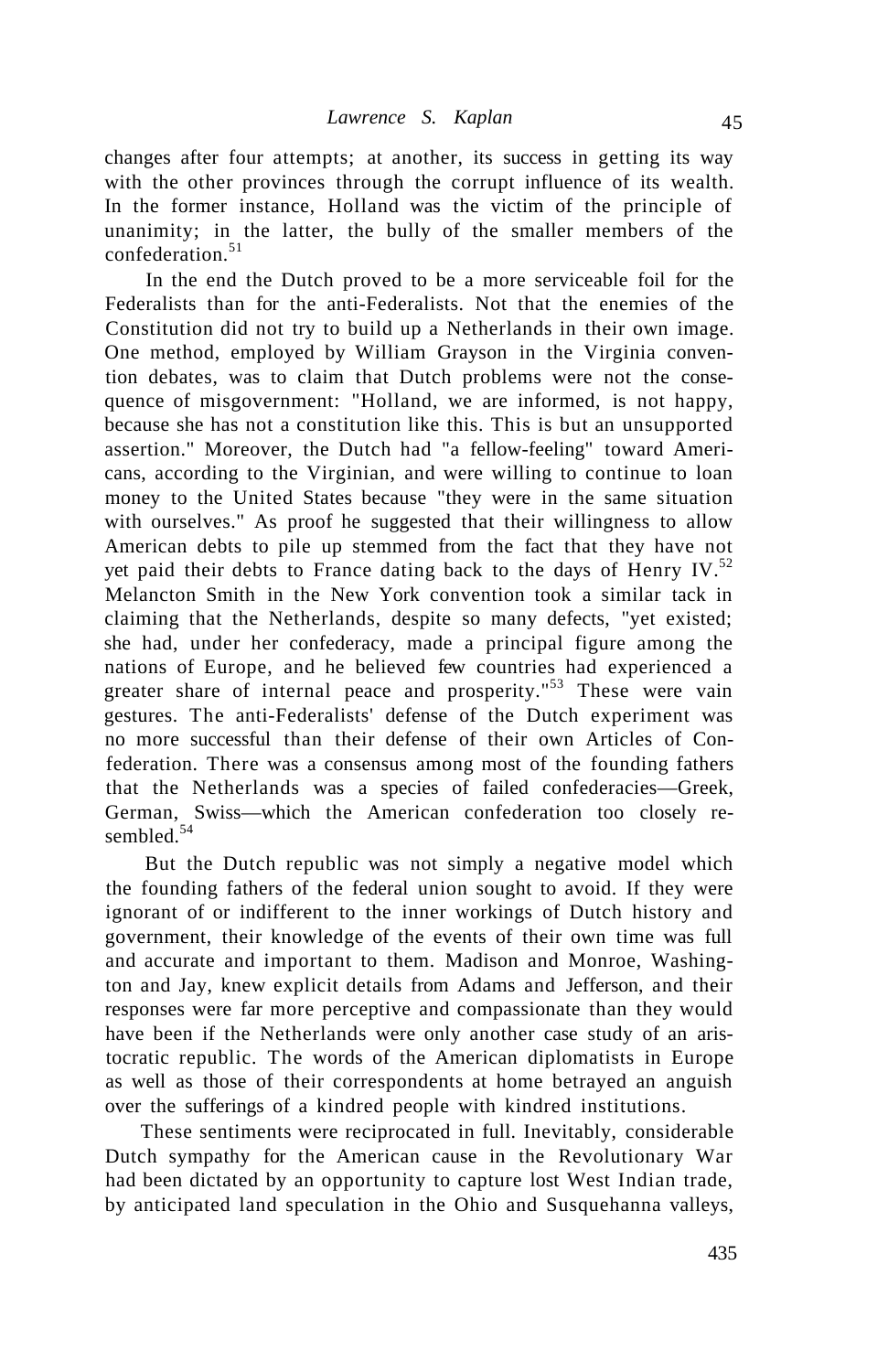and by the expectation of profits from American securities. But there was additionally a political and ideological content to the economic gamble Amsterdam financiers and businessmen made in their American investment. It was not coincidental that the leading figures in these transactions, such as the financier Nicolas van Staphorst and the tobacco merchant Jan de Neufville, were participants in the Patriot Movement. They equated the victory of America over Great Britain with the defeat of the Anglophile Orange forces and regarded the emancipation of America from the British Empire as a replication of their own secession from the Spanish Empire in the sixteenth century. George Washington was William the Silent redivivus.<sup>55</sup>

There was probably greater sentimentality about the relationship on the Dutch side than there was on the American. The latter were frequently annoyed at the Dutch goals and methods, were convinced that their ambitions were beyond their capacities, and were skeptical of their ability to acquire the kind of self-government Americans possessed. Yet their annoyance appeared to mask fears that American behavior might have been the same in their situation, or even could be in future situations. Hence, the sufferings of Holland provided "a crowd of lessons," as Jefferson put it: "Never to have an hereditary officer of any sort: never to let a citizen ally himself with kings: never to call in foreign nations to settle domestic differences: never to suppose that any nation will exposé itself to war for us, etc."<sup>5</sup><sup>6</sup>

More than fear of a common fate inspired their reactions. The friendship with Patriot leaders evoked emotions greater than the sum total of American self-interest. Adams and Jefferson were deeply affected by the similarities in the direction the Dutch Patriots, or at least the Americanophile segment of them, were traveling. They wished them well even as they doubted their potential to succeed. And when they failed, their American friends beckoned them to be born again in the New World. There they could participate in a political and social order to which they could only aspire in the Old World.

#### N O T ES

- 1 John Lothrop Motley, *The Rise of the Dutch Republic: A History* (2 vols.; New York, 1898), I, iii-iv.
- 2 Charles F. Adams, ed., *The Works of John Adams* (10 vols.; Boston, 1850-56), VII, 399-400.
- 3 Lyman H. Butterfield et al., eds., *Diary and Autobiography of John Adams* (4 vols.; Cambridge, Mass., 1961), III, 201.
- 4 Alexander A. Lipscomb and Albert E. Bergh, eds., *The Writings of Thomas Jefferson* (20 vols.; Washington, D.C., 1904), I, 115-16.
- 5 Adams to Tefferson, October 28, 1787, in Julian P. Boyd, ed., *The Papers*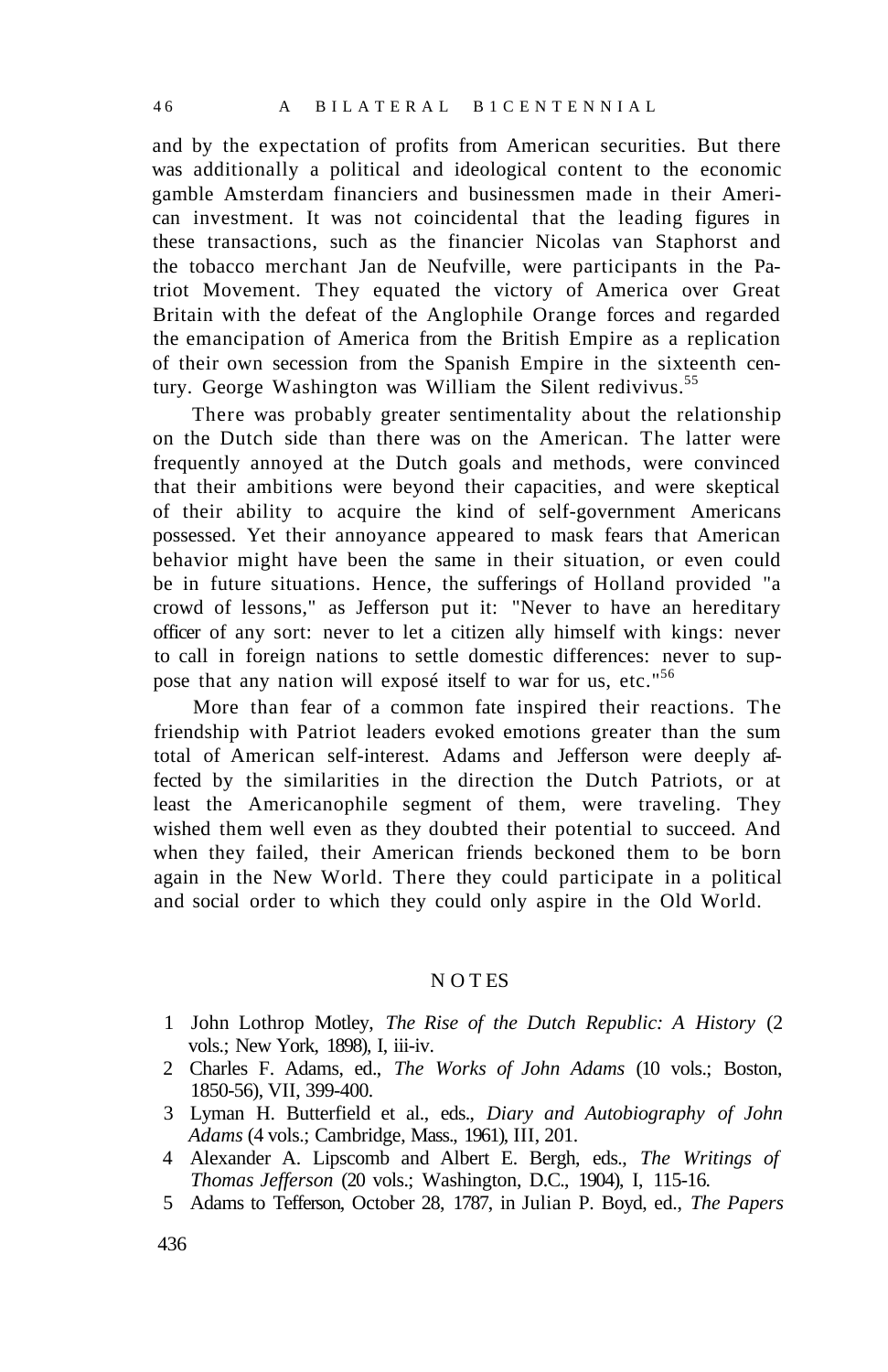*of Thomas Jefferson* (Princeton, N.J., 1950), XII, 292; Adams to Jay, November 15, 1787, *Works of John Adams,* VIII, 460.

- 6 Abigail Adams to John Quincy Adams, October 12, 1787, in the Adams Papers, reel 370.
- 7 See Merrill Jensen, *The New Nation: A History of the United States during the Confederation, 1781-1789* (New York, 1950), p. 383.
- 8 Jefferson to John Jay, September 26, 1786, in Boyd, *Papers,* X, 406.
- 9 James C. Riley, "Foreign Credit and Fiscal Stability: Dutch Investment in the United States, 1781-1794," *Journal of American History,* LXV (December 1978), 672 ff.; Merrill D. Peterson, *Thomas Jefferson and the New Nation* (New York, 1970), pp. 362-63. *Journals of the Continental Congress,* XXIII, October 2, 1787, 590-93.
- 10 Willink and van Staphorst to Jefferson, January 31, 1788, in Boyd, *Papers,* XII, 542 ff.
- 11 Jefferson's Opinion on Fiscal Policy, August 26, 1970, *ibid.,* XVII, 425.
- 12 Jefferson to Jay, March 12, 1789, *ibid.,* XIV, 645.
- 13 Jefferson to Alexander Donald, Jury 28, 1787, *ibid.,* XI, 633.
- 14 Adams to Jefferson, February 12, 1788, *ibid.,* XII, 581.
- 15 Adams to James Warren, December g, 1780, in W. C. Ford, ed., "Warren-Adams Letters," *Massachusetts Historical Society Collections,* LXXIII (Boston, 1925), II, 154.
- 16 "Facts Concerning American Paper Money," 1767, in Albert H. Smyth, ed., *The Wrilings of Benjamin Franklin* (10 vols.; New York, 1907), V, 9.
- 17 Franklin to Charles W. F. Dumas, August 6, 1781, *ibid.,* VIII, 292.
- 18 Adams to Warren, December g, 1780, "Warren-Adams Letters," II, 154.
- 19 Adams to Robert Morris, May 21, 1783, *Works of John Adams,* VIII, 59.
- 20 Adams to Livingston, July 23, 1783, *ibid.,* VIII, 112.
- 21 Adams to Livingston, July 7, 1783, *ibid.,* VIII, 85.
- 22 Madison to James Monroe, June 21, 1786, in William T. Hutchinson and William M. Rachal, eds., *The Papers of James Madison* (Chicago, 1962) IX, 82.
- 23 From *The North-American,* No. 2, October 8, 1783, *ibid,* VII, 321.
- 24 From *The Continentalist,* No. V, April 18, 1782, in Harold C. Syrett and Jacob E. Cooke, eds., *The Papers of Alexander Hamilton* (26 vols.; New York, 1961)111,78.
- 25 Jefferson to Jay, October 11, 1785, in Boyd, *Papers,* VIII, 608.
- 26 Jay to Jefferson, July 14, 1786, *ibid.,* X, 135.
- 27 Jefferson to Adams, November 19, 1785, *ibid.,* IX, 43.
- 28 Jefferson to Monroe, December n, 1785, *ibid.,* IX, 95.
- 29 Paul G. Sifton, ed., "Otto's *Mémoire* to Vergennes, 1785," *William and Mary Quarterly,* XXII (October 1965), 643.
- 30 Jefferson to Madison, November 11, 1784, in Boyd, *Papers,* VII, 506; Jefferson to Samuel Osgood, October 5, 1785, *ibid.,* VIII, 589.
- 31 Jefferson to Jay, June 21, 1787, *ibid.,* XI, 491; Jefferson to Edward Carrington, August 4, 1787, *ibid.,* XI, 679.
- 32 Jefferson to John Sullivan, October 5, 1787, *ibid.,* XII, 209.
- 33 Jefferson to Benjamin Vaughan, July 2, 1787, *ibid.,* XI, 533.
- 34 Jefferson to George Washington, August 14, 1787, *ibid.,* XII, 37-38.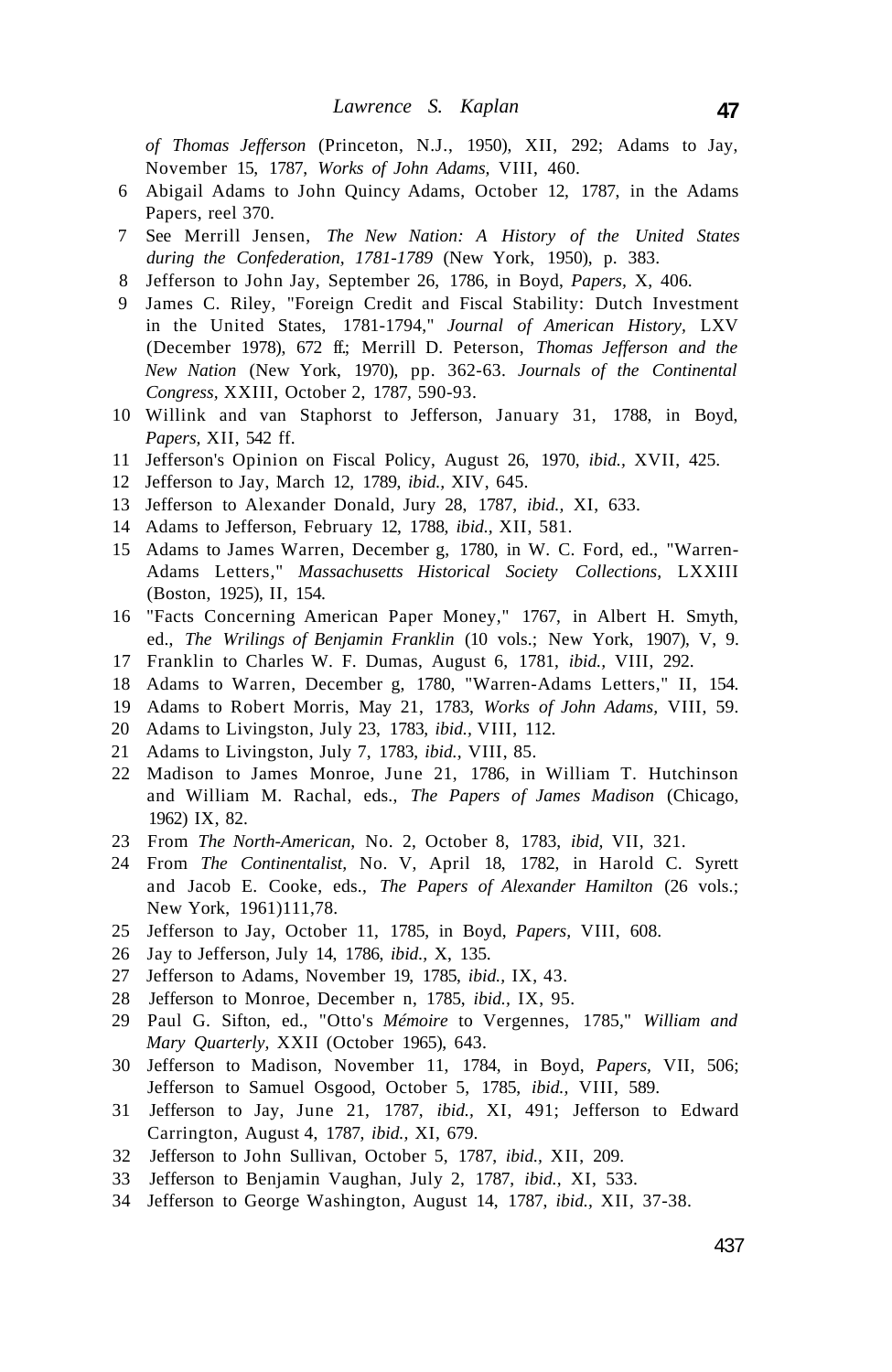#### 48 A BILATERAL BICENTENNIAL

- 35 Jefferson to Jay, November 3, 1787, *ibid.,* XII, 310.
- 36 Jefferson to Vaughan, July 2, 1787, *ibid.,* XI, 533.
- 37 Quoted in Edward Handler, *America and Europe in the Political Thought of John Adams* (Cambridge, Mass., 1964), p. 115.
- 38 See commentary in Boyd, *Papers,* XIII, xxxiii.
- 39 Quoted in Handler, *America and Europe in the Political Thought of John Adams,* p. 112.
- 40 Adams to Jefferson, November 10, 1787, in Boyd, *Papers,* XII, 335.
- 41 Jefferson to G. K. van Hogendorp, August 25, 1786, *ibid.,* X, 299.
- 42 Washington to Henry Knox, February 5, 1788, in J. C. Fitzpatrick, ed., *The Writings of George Washington* (19 vols.; Washington, D.C., 1931- 44), XXIX, 401.
- 43 Washington to Reverend Francis Adrian Vanderkemp, May 28, 1788, *ibid.,* XXIX, 505; Adams to Jefferson, November 10, 1787, in Boyd, *Papers,* XII, 335.
- 44 Jefferson to Abigail Adams, July 1, 1787, *ibid.,* XII, 33.
- 45 Jefferson to David Humphreys, August 14, 1787, *ibid.,* XII, 33.
- 46 *Writings of Franklin,* June 30, 1787, IX, 603; Max Farrand, ed., *Records of the Federal Convention,* July 20, 1787 (4-vols.; New Haven, Conn., 1937), II, 68. This point is repeated in Patrick Henry's comments on June 9, 1788, during the debate on the Constitution at the Virginia state convention, in Jonathan Elliot, ed., *The Debates of the State Conventions* (5 vols.; Philadelphia, 1836-45) III, 160.
- 47 Jefferson to William Stephens Smith, November 13, 1787, in Boyd, *Papers,* XII, 356.
- 48 June 12, 1788, *The Papers of James Madison,* XI, 126.
- 49 June 17, 1788, Elliot, *Debates,* II, 234.
- 50 See William H. Rikcr, "Dutch and American Federalism," *Journal of the History of Ideas,* XVIII (October 1957), 495.
- 51 Farrand, *Records,* June 29, 1787, I, 478; *ibid.,* June 28, 1787, I, 457. Madison underscores Holland's special influence in the *Federalist,* No. **20.**
- 52 Elliot, *Debates,* June 12, 1788, III, 290; *ibid.,* June 11, 1788, 275.
- 53 *Ibid.,* June 17, 1788, II, 224.
- 54 See J. W. Schulte Nordholt, "The Example of the Dutch Republic for American Federalism," *Bijdragen en Mededelingen Betreffende de Geschiedenis der Nederlanden,* XCIV (1979), 437-49.
- 55 See Simon Schama, *Patriots and Liberators: Revolution in the Netherlands, 1780-1813* (New York, 1977), p. 61; Robert R. Palmer, *The Age of the Democratic Revolution: The Challenge* (Princeton, N.J., 1959), pp. 325 ff.; J. W. Schulte Nordholt, "Gijsbert van Hogendorp in America, 1783-1784," *Acta Historiae Neerlandicae,* X (1978), 139, found van Hogendorp one of the few disappointed Americanophiles, preferring the Constitution to the Articles.
- 56 Jefferson to Adams, September 27, 1787, in Boyd, *Papers,* XII, 189.